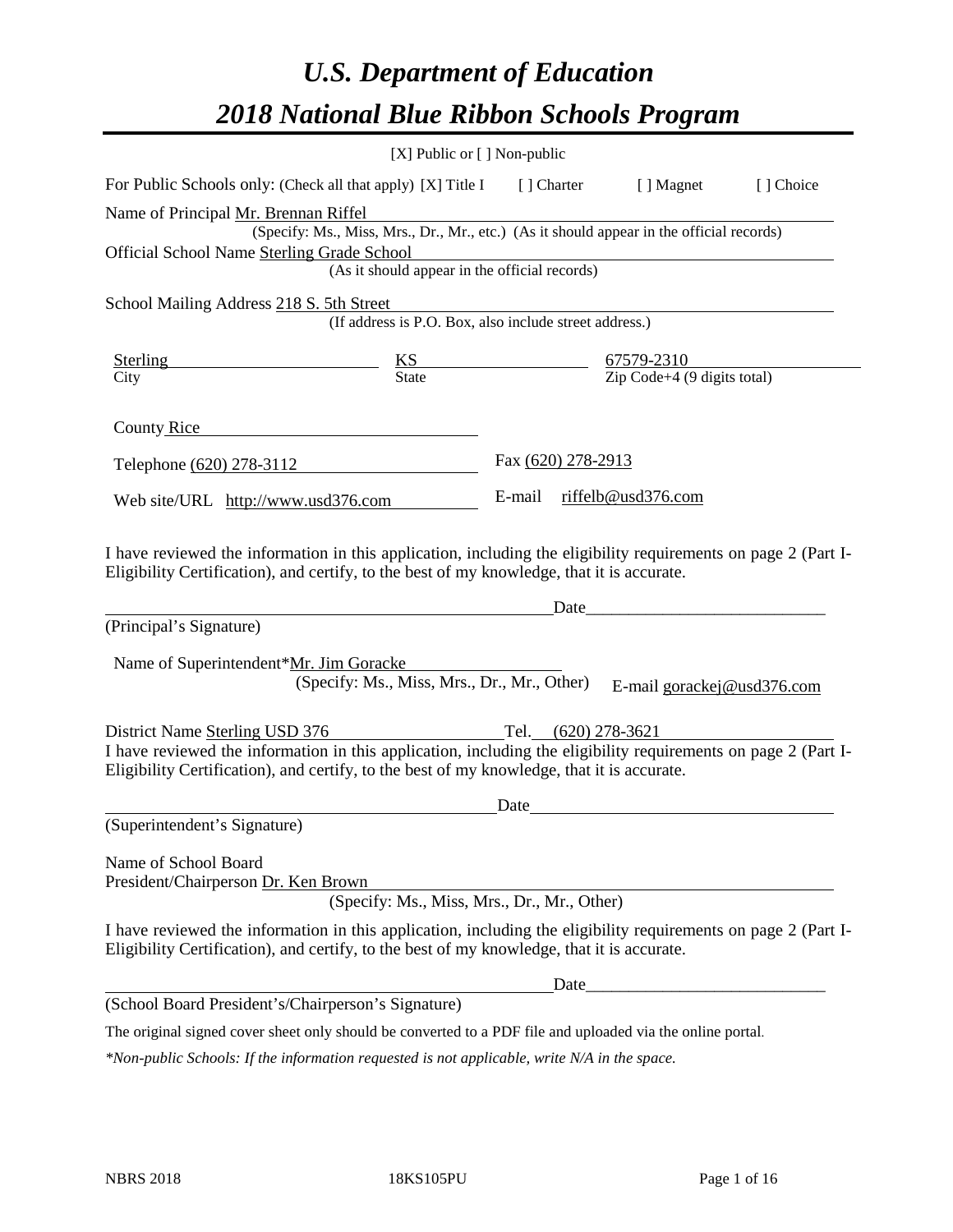The signatures on the first page of this application (cover page) certify that each of the statements below, concerning the school's eligibility and compliance with U.S. Department of Education and National Blue Ribbon Schools requirements, are true and correct.

- 1. The school configuration includes one or more of grades K-12. (Schools on the same campus with one principal, even a K-12 school, must apply as an entire school.)
- 2. All nominated public schools must meet the state's performance targets in reading (or English language arts) and mathematics and other academic indicators (i.e., attendance rate and graduation rate), for the all students group and all subgroups, including having participation rates of at least 95 percent using the most recent accountability results available for nomination.
- 3. To meet final eligibility, all nominated public schools must be certified by states prior to September 2018 in order to meet all eligibility requirements. Any status appeals must be resolved at least two weeks before the awards ceremony for the school to receive the award.
- 4. If the school includes grades 7 or higher, the school must have foreign language as a part of its curriculum.
- 5. The school has been in existence for five full years, that is, from at least September 2012 and each tested grade must have been part of the school for the past three years.
- 6. The nominated school has not received the National Blue Ribbon Schools award in the past five years: 2013, 2014, 2015, 2016, or 2017.
- 7. The nominated school has no history of testing irregularities, nor have charges of irregularities been brought against the school at the time of nomination. The U.S. Department of Education reserves the right to disqualify a school's application and/or rescind a school's award if irregularities are later discovered and proven by the state.
- 8. The nominated school has not been identified by the state as "persistently dangerous" within the last two years.
- 9. The nominated school or district is not refusing Office of Civil Rights (OCR) access to information necessary to investigate a civil rights complaint or to conduct a district-wide compliance review.
- 10. The OCR has not issued a violation letter of findings to the school district concluding that the nominated school or the district as a whole has violated one or more of the civil rights statutes. A violation letter of findings will not be considered outstanding if OCR has accepted a corrective action plan from the district to remedy the violation.
- 11. The U.S. Department of Justice does not have a pending suit alleging that the nominated school or the school district as a whole has violated one or more of the civil rights statutes or the Constitution's equal protection clause.
- 12. There are no findings of violations of the Individuals with Disabilities Education Act in a U.S. Department of Education monitoring report that apply to the school or school district in question; or if there are such findings, the state or district has corrected, or agreed to correct, the findings.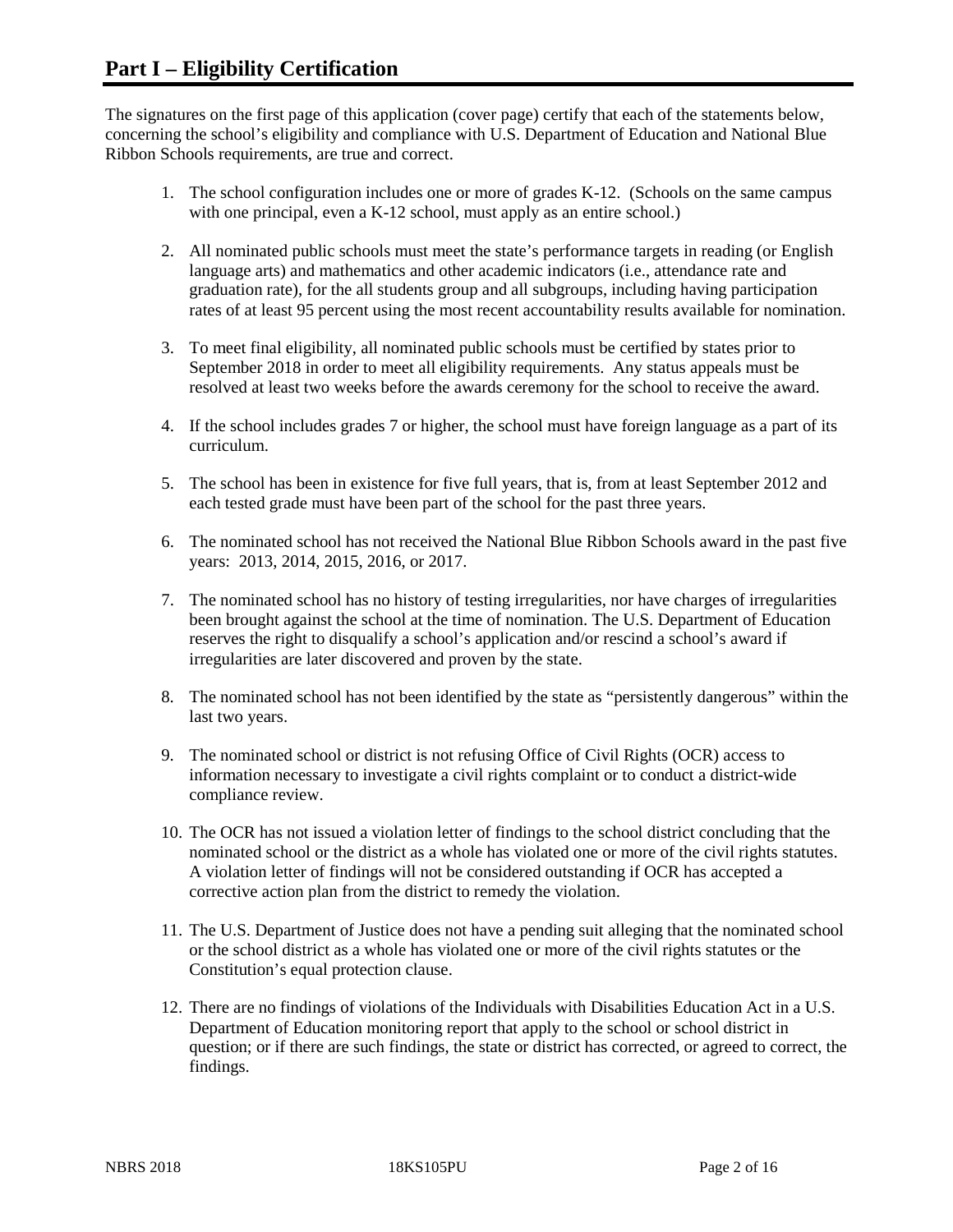# **PART II - DEMOGRAPHIC DATA**

#### **Data should be provided for the most recent school year (2017-2018) unless otherwise stated.**

#### **DISTRICT**

1. Number of schools in the district  $1$  Elementary schools (includes K-8) (per district designation): 1 Middle/Junior high schools 1 High schools 0 K-12 schools

3 TOTAL

**SCHOOL** (To be completed by all schools)

2. Category that best describes the area where the school is located:

[] Urban or large central city

[ ] Suburban

[X] Rural or small city/town

3. Number of students as of October 1, 2017 enrolled at each grade level or its equivalent in applying school:

| Grade                           | # of         | # of Females   | <b>Grade Total</b> |
|---------------------------------|--------------|----------------|--------------------|
|                                 | <b>Males</b> |                |                    |
| <b>PreK</b>                     | 6            | 10             | 16                 |
| K                               | 17           | 17             | 34                 |
| 1                               | 16           | 20             | 36                 |
| $\overline{2}$                  | 20           | 18             | 38                 |
| 3                               | 23           | 14             | 37                 |
| 4                               | 17           | 20             | 37                 |
| 5                               | 16           | 20             | 36                 |
| 6                               | 21           | 18             | 39                 |
| 7                               | 0            | 0              | 0                  |
| 8                               | 0            | $\overline{0}$ | 0                  |
| 9                               | 0            | 0              | 0                  |
| 10                              | 0            | 0              | 0                  |
| 11                              | 0            | 0              | 0                  |
| 12 or higher                    | 0            | 0              | 0                  |
| <b>Total</b><br><b>Students</b> | 136          | 137            | 273                |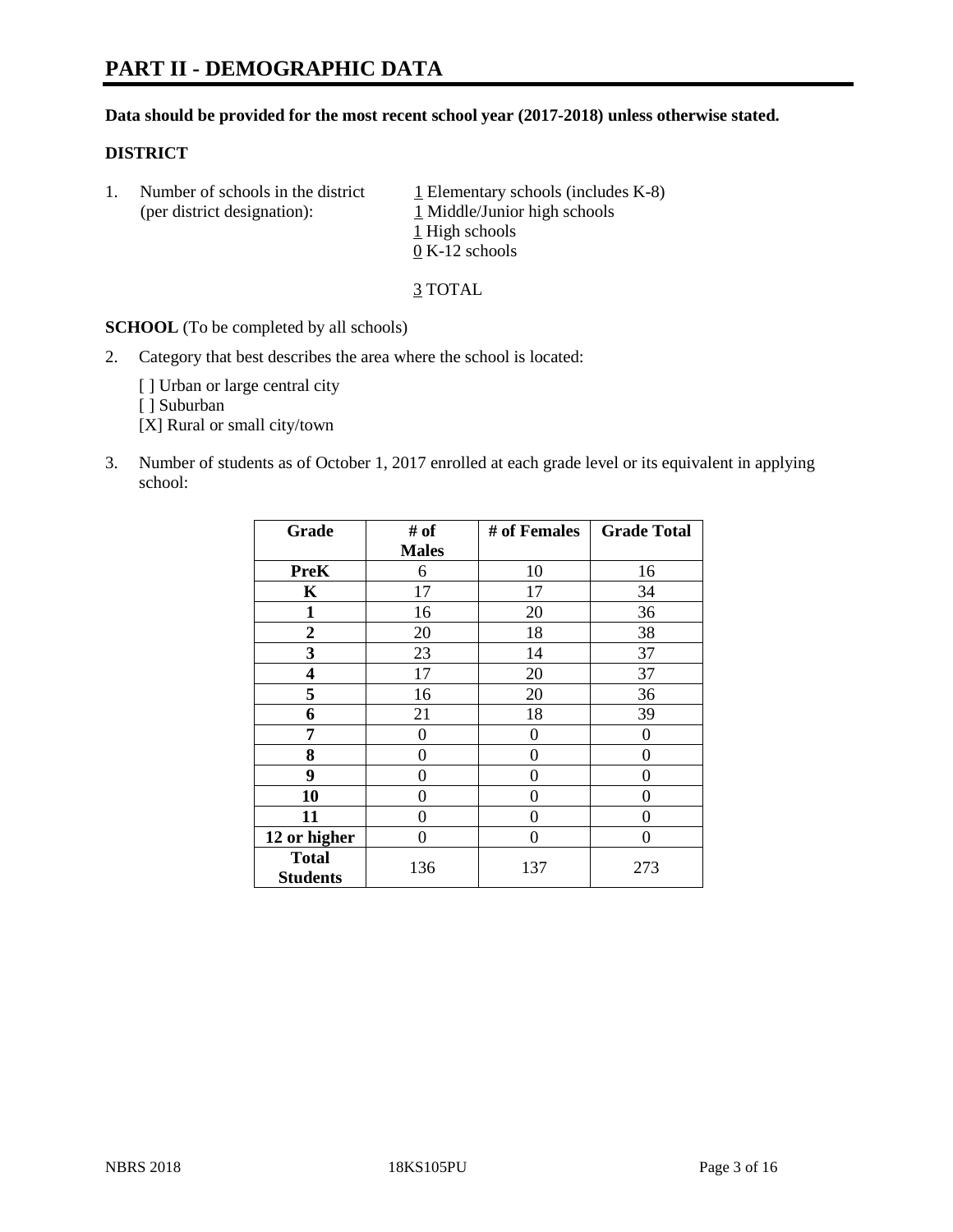4. Racial/ethnic composition of  $1\%$  American Indian or Alaska Native the school: 0 % Asian

 % Black or African American % Hispanic or Latino % Native Hawaiian or Other Pacific Islander 91 % White % Two or more races **100 % Total**

(Only these seven standard categories should be used to report the racial/ethnic composition of your school. The Final Guidance on Maintaining, Collecting, and Reporting Racial and Ethnic Data to the U.S. Department of Education published in the October 19, 2007 *Federal Register* provides definitions for each of the seven categories.)

5. Student turnover, or mobility rate, during the 2016 – 2017 school year: 7%

If the mobility rate is above 15%, please explain.

This rate should be calculated using the grid below. The answer to (6) is the mobility rate.

| <b>Steps For Determining Mobility Rate</b>         | Answer |
|----------------------------------------------------|--------|
| (1) Number of students who transferred to          |        |
| the school after October 1, 2016 until the         |        |
| end of the 2016-2017 school year                   |        |
| (2) Number of students who transferred             |        |
| <i>from</i> the school after October 1, 2016 until | 14     |
| the end of the 2016-2017 school year               |        |
| (3) Total of all transferred students [sum of      | 21     |
| rows $(1)$ and $(2)$ ]                             |        |
| (4) Total number of students in the school as      |        |
| of October 1, 2016                                 | 284    |
| (5) Total transferred students in row (3)          |        |
| divided by total students in row (4)               | 0.07   |
| $(6)$ Amount in row $(5)$ multiplied by 100        |        |

6. English Language Learners (ELL) in the school:  $0\%$ 

0 Total number ELL

Specify each non-English language represented in the school (separate languages by commas):

7. Students eligible for free/reduced-priced meals: 48 % Total number students who qualify: 132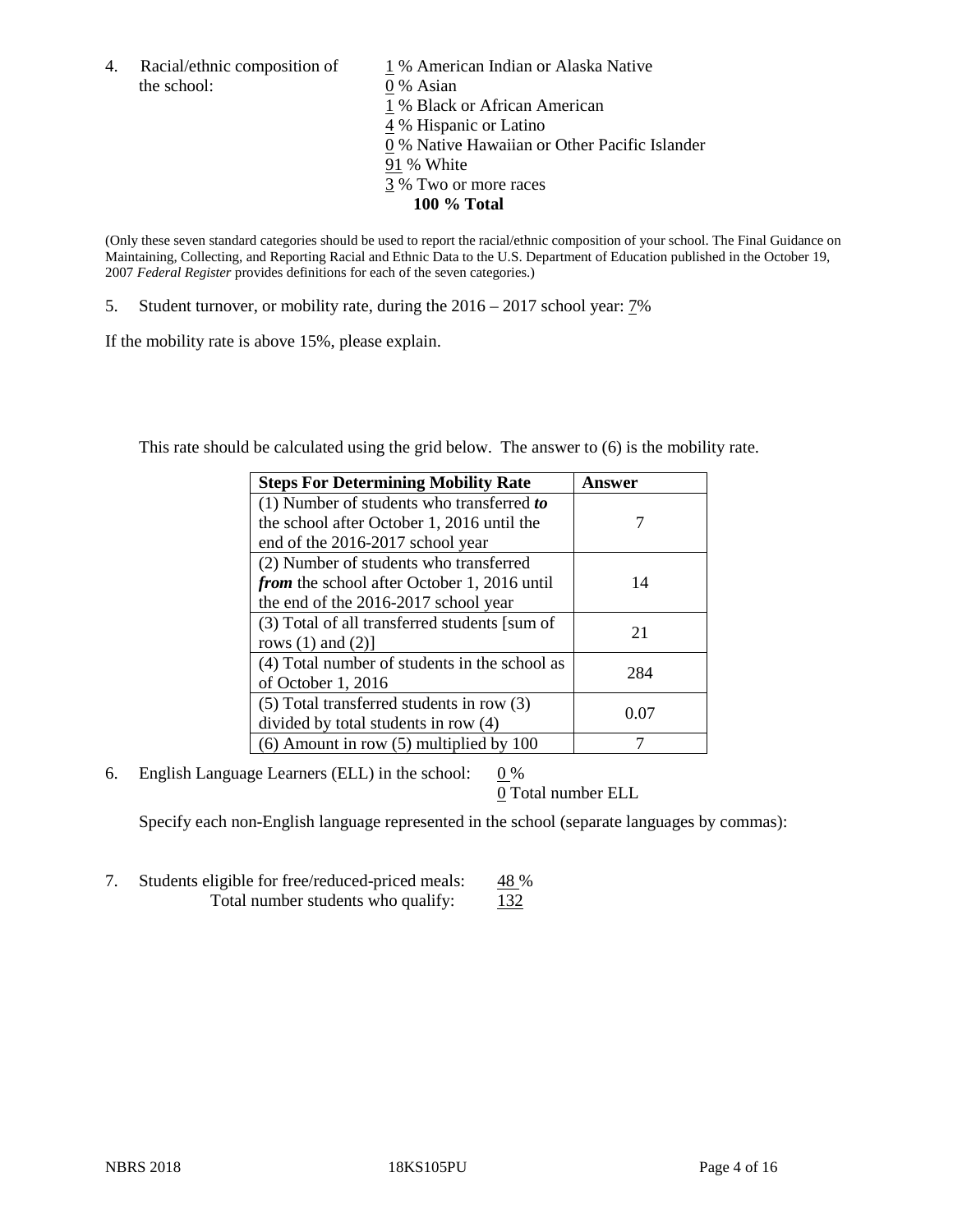62 Total number of students served

Indicate below the number of students with disabilities according to conditions designated in the Individuals with Disabilities Education Act. Do not add additional conditions. It is possible that students may be classified in more than one condition.

| 0 Autism                   | 0 Multiple Disabilities                 |
|----------------------------|-----------------------------------------|
| 0 Deafness                 | 1 Orthopedic Impairment                 |
| 0 Deaf-Blindness           | 4 Other Health Impaired                 |
| 14 Developmentally Delayed | 9 Specific Learning Disability          |
| 0 Emotional Disturbance    | 20 Speech or Language Impairment        |
| 2 Hearing Impairment       | 0 Traumatic Brain Injury                |
| 2 Intellectual Disability  | 0 Visual Impairment Including Blindness |

- 9. Number of years the principal has been in her/his position at this school: 15
- 10. Use Full-Time Equivalents (FTEs), rounded to nearest whole numeral, to indicate the number of school staff in each of the categories below:

|                                                                                                                                                                                                                                | <b>Number of Staff</b> |
|--------------------------------------------------------------------------------------------------------------------------------------------------------------------------------------------------------------------------------|------------------------|
| Administrators                                                                                                                                                                                                                 |                        |
| Classroom teachers including those<br>teaching high school specialty<br>subjects, e.g., third grade teacher,<br>history teacher, algebra teacher.                                                                              | 17                     |
| Resource teachers/specialists/coaches<br>e.g., reading specialist, science coach,<br>special education teacher, technology<br>specialist, art teacher, etc.                                                                    | 9                      |
| Paraprofessionals under the<br>supervision of a professional<br>supporting single, group, or classroom<br>students.                                                                                                            | 13                     |
| Student support personnel<br>e.g., guidance counselors, behavior<br>interventionists, mental/physical<br>health service providers,<br>psychologists, family engagement<br>liaisons, career/college attainment<br>coaches, etc. | 4                      |

11. Average student-classroom teacher ratio, that is, the number of students in the school divided by the FTE of classroom teachers, e.g.,  $22:1$  191:1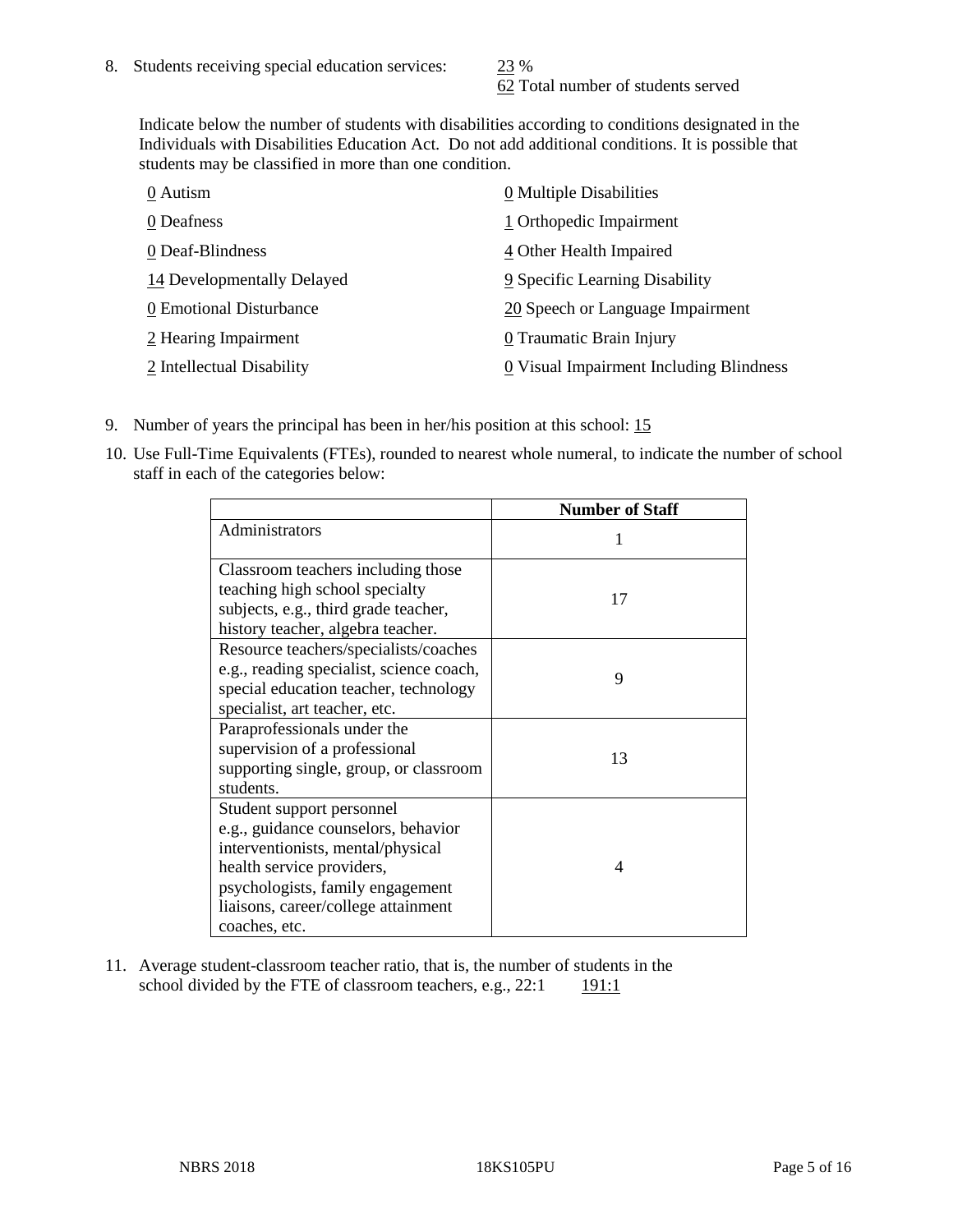12. Show daily student attendance rates. Only high schools need to supply yearly graduation rates.

| <b>Required Information</b> | 2016-2017 | $2015 - 2016$ | 2014-2015 | 2013-2014 | 2012-2013 |
|-----------------------------|-----------|---------------|-----------|-----------|-----------|
| Daily student attendance    | 96%       | 97%           | 96%       | 96%       | 96%       |
| High school graduation rate | 0%        | 0%            | 0%        | 9%        | 0%        |

#### 13. **For high schools only, that is, schools ending in grade 12 or higher.**

Show percentages to indicate the post-secondary status of students who graduated in Spring 2017.

| <b>Post-Secondary Status</b>                  |              |
|-----------------------------------------------|--------------|
| Graduating class size                         |              |
| Enrolled in a 4-year college or university    | 0%           |
| Enrolled in a community college               | 0%           |
| Enrolled in career/technical training program | 0%           |
| Found employment                              | 0%           |
| Joined the military or other public service   | 0%           |
| Other                                         | $\gamma_{0}$ |

14. Indicate whether your school has previously received a National Blue Ribbon Schools award. Yes No X

If yes, select the year in which your school received the award.

15. In a couple of sentences, provide the school's mission or vision statement.

To help students become lifelong learners and productive citizens.

16. **For public schools only**, if the school is a magnet, charter, or choice school, explain how students are chosen to attend.

Not applicable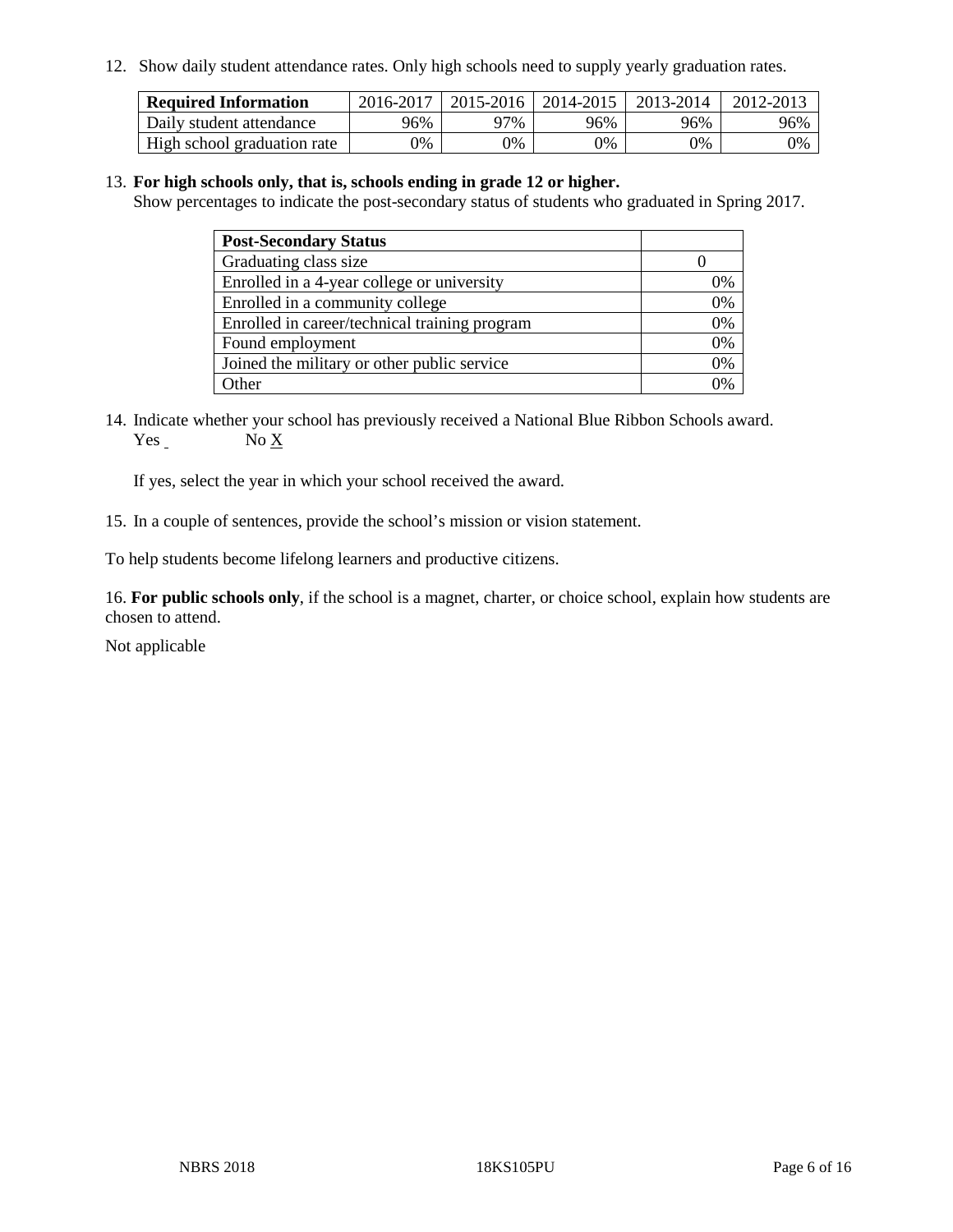# **PART III – SUMMARY**

Sterling Grade School serves the community of Sterling, Kansas, a rural community of approximately 2,500 people. Sterling is located in Central Kansas, approximately 70 miles northwest of Wichita. Settled in 1872, the town first served as a railroad and agricultural center. Sterling Grade School was part of the first school district in Rice County, Kansas. The first grade school in Sterling was organized in the Green Mountain House Hotel. The first school house was built where the present grade school still stands to this day. The original school building was replaced in 1878, by a larger building on the same block. In 1927, a new brick school was built at a cost of \$109,000. That school served the students of Sterling until 2010, when a new 62,000 square foot, \$9.6 million grade school was built directly behind the previous building. Sterling Grade School has remained on the same location since the 1870's and has a long history of helping to provide a strong educational foundation the children of our community. Currently, Sterling Grade School serves 287 students in grades preschool through sixth grade. Sterling Grade School is part of the Sterling school district that also includes one junior high and one high school.

Today, the community consists of both professional and blue-collar workers. This includes many who work in the field of education. Sterling is also home to Sterling College, a private 4-year college that adds about 700 people from 36 states and 16 foreign countries to the community population each year. The local economy is based largely on the college commerce, agriculture-related businesses, oil and gas production, small private manufacturing industries, farming, and livestock production. Despite various local economic opportunities, the community is susceptible to the influences of the global economy, and stresses on the agricultural and oil markets have contributed to a challenging local economic situation for our rural community. Currently, the percentage of students that qualify for free and/or reduced lunches is at 48.4%. However, the families of Sterling are resilient in the face of these challenges and recognize the importance of a quality education. Sterling Grade School benefits from strong community support and enjoys solid relationships with the families that we serve. Our positive relationship with our community is evident in the approval of a \$20 million dollar school facility bond issue, volunteers that regularly assist the school in a variety ways, and a 100% parent-teacher conference attendance rate, just to name a few.

There are several strategies that Sterling Grade school employs to encourage and challenge all students to develop their full potential. Specific programs are utilized to help students grow in all areas of life. Academically, Sterling Grade School offers several programs that both challenge and support students. One enrichment program that our students participate in is Science Olympiad competitions. These academic competitions allow students to develop real world skills like problem solving, analytical thinking, creativity, and team building. Our 6th grade students compete against 7th, 8th, and 9th graders from other schools around the state. We have consistently placed high at regional competitions, and have qualified again to compete in the State Science Olympiad Championship.

We also offer academic support programs. In addition to summer school, students that need extra support can attend a program named Sterling Helpful Academic Support Tutorial Assistance or SHASTA. The SHASTA program allows students to stay after school up to four days a week for 45 minutes with their classroom teacher for extra support and enrichment in the areas of math and reading. Teachers use specific interventions to reinforce concepts that are based upon individual needs.

Physically, our students participate in after-school activities that are held in our gym and our playground. Activities, such as soccer, basketball, and flag football are held on our school grounds and are supervised by school personnel.

We offer music enrichment programs as well. Students work during and after school to prepare for school and community performances as well as special invitation performances at the Kansas Music Educators Association Conference. Our students consistently compete at a high level at the state Music Memory competition each year. In 2014, we took first place in this prestigious music competition.

It is also worth noting we have a veteran staff and benefit from extremely low teacher turnover. For example, we have hired only 2 teachers in the last 13 years. By harnessing the experience and dedication of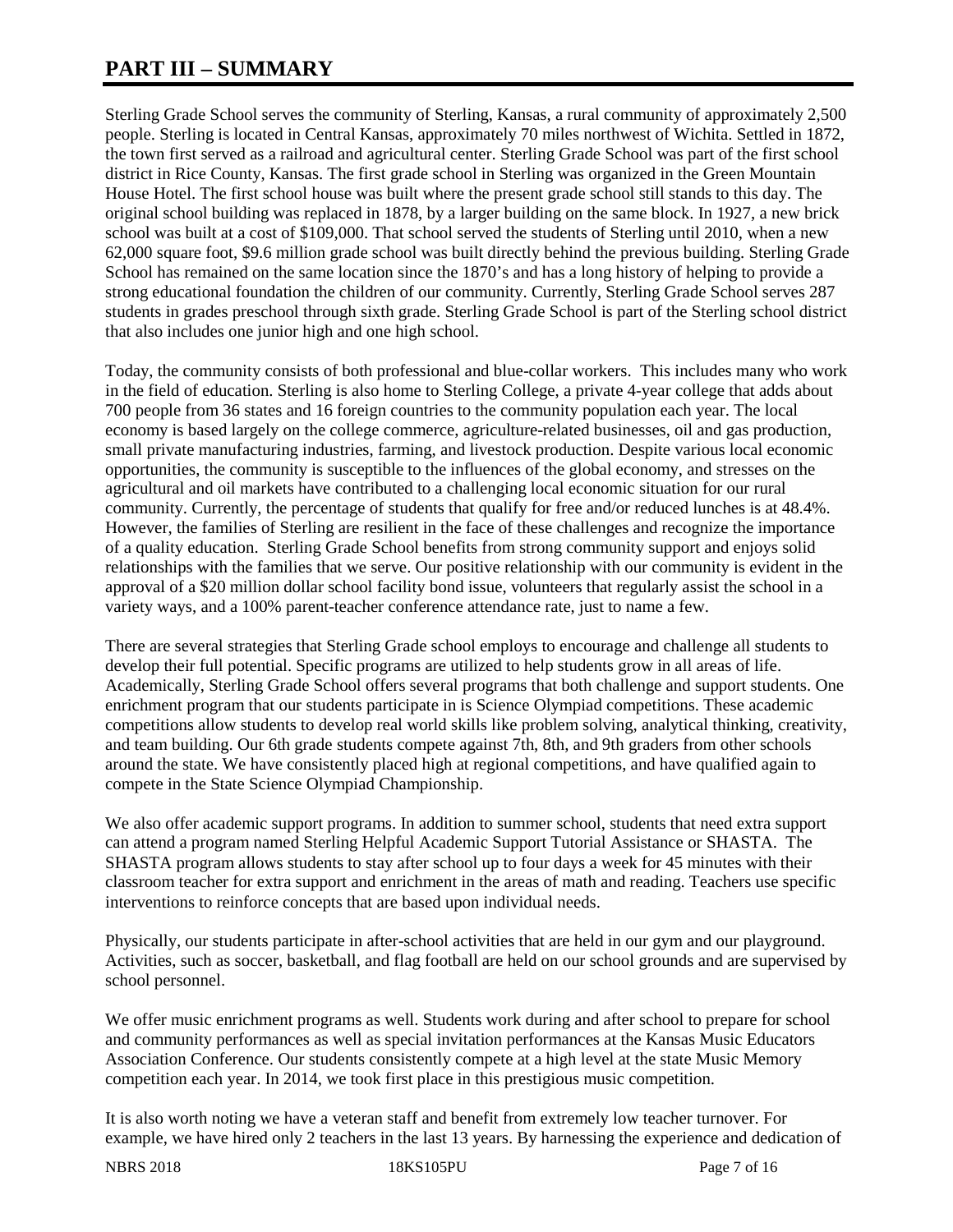our staff and utilizing quality programs, our school is committed to helping each student reach their full potential.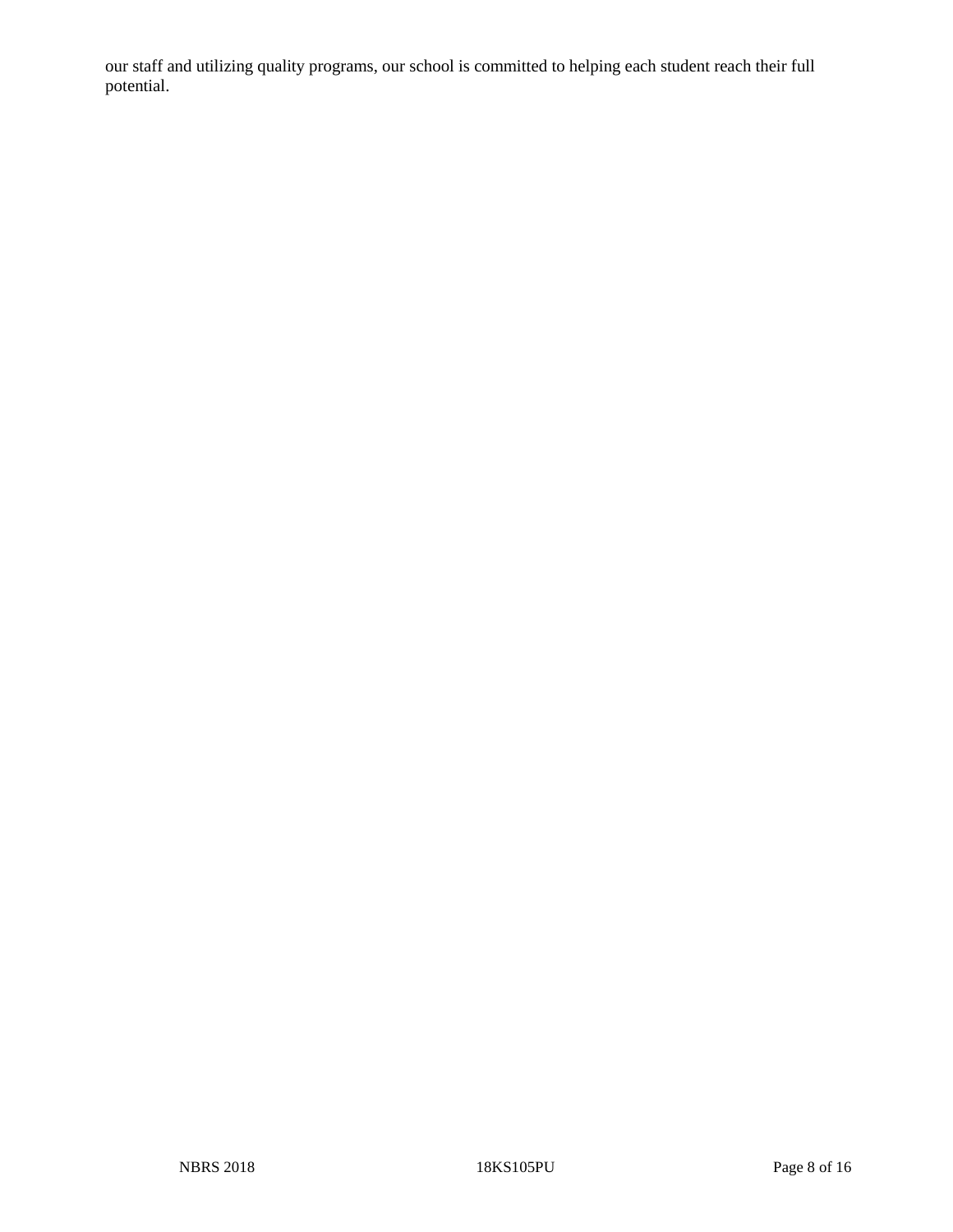# **1. Core Curriculum:**

Reading and Language Arts are taught throughout the curriculum. Writing is incorporated into every subject area and each subject emphasizes reading skills. The pre-K-6 reading curriculum is largely based upon the state standards and includes an emphasis on phonemic skills. Foundational skills such as reading fluency, vocabulary, comprehension, and literary elements are taught using a variety of instructional strategies. Instruction is adjusted based in response to student needs. Students are instructed in the areas of narrative, expository, technical, and persuasive reading and writing through the use of different types of high quality literary resources. A variety of high interest literature is also carefully selected and utilized to address each standard and exposes students to different genres and styles of literature.

Our math curriculum was selected based upon an analysis of student assessment data. Our data indicated that our students struggled with applying mathematical concepts. Student comprehension skills were good, but we felt like we needed a math curriculum to help our students develop better mathematical understanding and reasoning skills. We also wanted our students to be able to apply the skills that they acquire. We have since utilized a curriculum that helps us to better meet the state standards especially in the area of application. he goal of our math curriculum is to provide our students with research-based instruction that will enable them to develop problem solving skills and apply mathematical reasoning. To this end, our curriculum builds foundational skills by using meaningful real-life examples as a way to introduce and reinforce key mathematical concepts. The major concepts that our curriculum encompasses includes: money and time, number and numeration skills, operations and computation, data and chance, measurement and reference frames, geometry patterns and concepts, functions, and algebra concepts. Repeated exposure to these mathematical concepts and skills helps to develop students' ability to recall knowledge from long-term memory. We also frequently practice basic computation skills to build our mastery of mathematical procedures and quick recall of math facts. This is done through the use of learning games and storytelling. Students are also exposed to the use of a variety of mathematical methods and problem-solving strategies in order to build proficiency and to accommodate different learning styles.

Our science curriculum seeks to develop skills across the various fields of science, using a hands-on, project-based, scientific inquiry format. Students are instructed in a variety of sciences including physical, life, earth, space, technology, environmental, and natural sciences. These areas of science are taught using high interest topics that expose our students to different scientific areas. Topics of study include: plants, animals, air and weather, earth materials, the human body, the water cycle, electricity, magnets, energy, levers and pulleys, the solar system, variables, mixtures and solutions, rocket science, and robotics. The study of these topics utilizes the Engineering by Design model and STEAM activities. Our program culminates in 6th grade with the participation and competition of various Science Olympiad projects that cover all areas of science. The Science Olympiad Program supports our curriculum while allowing students of all academic levels to expand their individual skills in a scientific area of interest. Throughout our curriculum, scientific skills such as inferring, predicting, forming hypotheses, identifying and controlling variables, collecting and interpreting data, and experimentation are introduced and reinforced.

The social studies curriculum at Sterling Grade School includes the study of history, geography, and civics. It is designed to prepare our students to become productive citizens who can make well-informed and reasoned decisions. Teachers use several resources to teach foundational skills throughout the social studies curriculum. These skills include: locating information using different sources, story retelling, creating and using timelines, map reading, collecting, organizing, presenting data, recognizing historical perspectives, and using primary and secondary resources. Students study the traditions, cultures, continuity, and change in the history of our community, state, nation, and world. A study of the political processes and structures of government and the Constitution are also included. This study is accompanied by the practice of weighing evidence and drawing reasonable conclusions. Foundational skills, such as understanding, analysis, and application are emphasized over memorization. Classroom instruction goes beyond the facts to include research, interpretation, and communication skills. It is the goal of our social studies curriculum to develop these foundational skills in our students so that they may become informed productive citizens.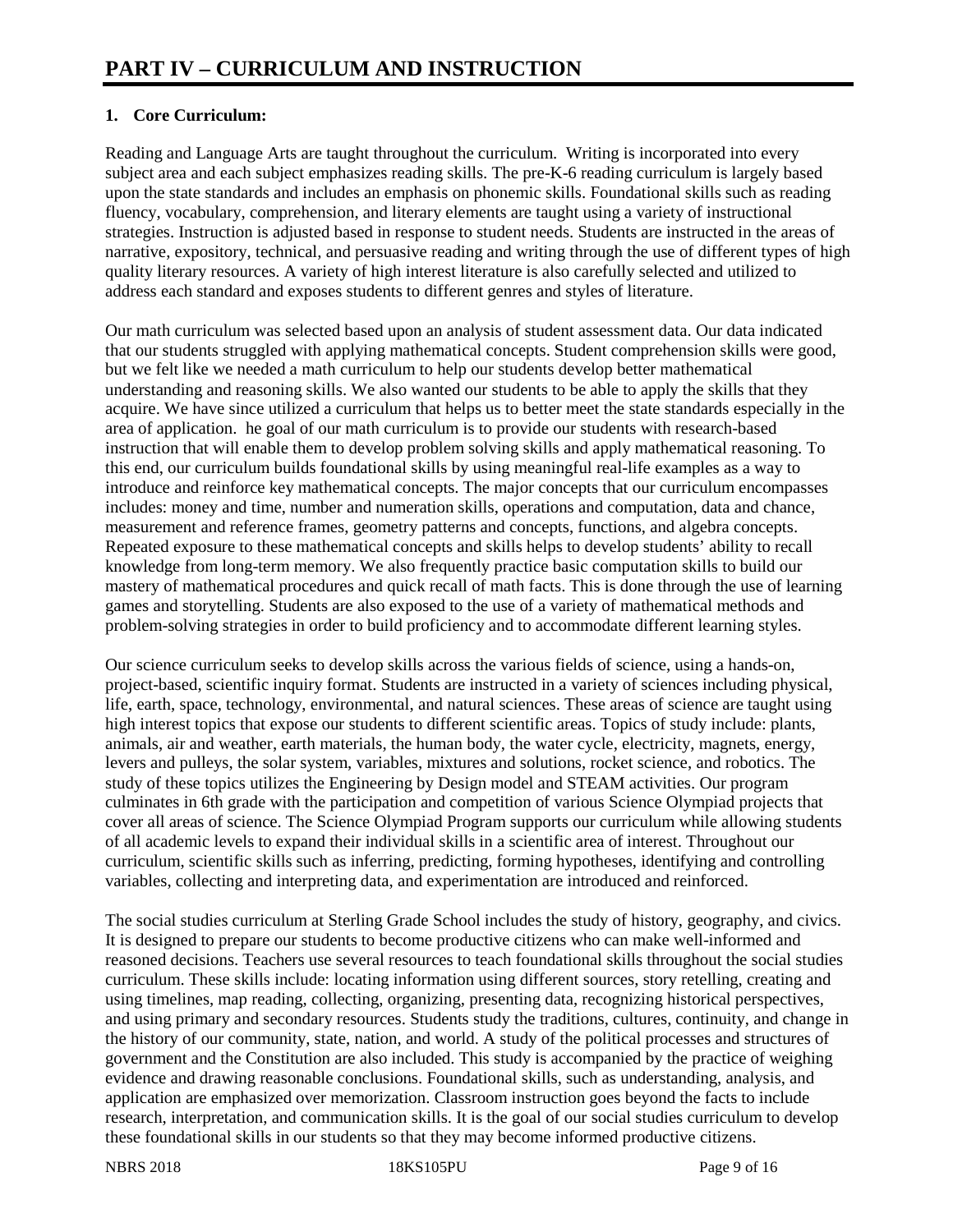In our three and four-year old preschool program we use a variety of materials to address the learning of our students. Particularly we use the Get Set For School Math, Language and Literacy, and Handwriting Without Tears Curriculum. We address the common core standards of Physical Health & Development, Social-Emotional development, Communication and Literacy, Math, Science, Social Studies, and Creative Arts. These are addressed in the Kansas Early Learning Standards which align with the K- 3rd grade Common Core Standards. We use educational software for guided instruction to progress monitor the students. Students show significant improvement during the school year as evidenced by their progress monitored with AIMSweb.

## **2. Other Curriculum Areas:**

Students in grades K-6 receive Art education once a week for 40 minutes. Lessons incorporate crosscurricular elements, including reading, poetry, math, and science. Nearly all lessons ask students to make decisions about elements of color choice, shape, and symbolism. Students learn how those choices can be used to create meaning or stir emotions. Art lessons incorporate math skills and vocabulary that include using geometric shapes, measuring, and creating complicated tessellations. Students learn creative decision making and problem-solving skills when creating their artwork, critical thinking skills upon reflecting on their work, and collaboration skills when working on group projects. When viewing other's work, students learn how to empathize. Students are asked higher order thinking questions such as, "What do you think the artist was trying to convey?" or "How did the artist use color, shape, or symbolism to create feeling?" Our curriculum works to increase a student's ability to observe, evaluate, draw conclusions, and increase appreciation of other cultures. One of the most valuable benefits that we see is increased student confidence. Students learn to take risks and try new things. Sometimes they succeed, other times they must try again, but the art room provides a safe environment for this experimentation and acquisition of these essential skills.

Sterling Grade School offers music classes for students in grades K-6 for an average of 90 minutes of instruction per week. The curriculum is built on the national standards for music education. The implementation of these standards aligns with the academics taught in the core curriculum. A closer examination of these standards reveals that in the unit on pitch, the students are taught the science of pitch production in both instruments and the human body, reinforcement of the alphabet, reading/singing poetry and literature, rhyming words, syllabic stress of words, creating melodies with instruments, and singing in other languages. In the units on rhythm and meter, the students are taught to read and count rhythms and different meters using both syllables and numbers. This includes the reinforcement of the numeric functions of addition, division, and fractions. In the unit on tone color, the students reinforce listening skills by reading, creating, and performing stories and music in different moods. Students learn how music is designed and patterned and also learn about different genres and time periods. In the unit on movement, the students study the cultures and history of our country and other countries through folk dance and folk music. The music curriculum is an integral part of the learning process.

The goal of our physical education curriculum is to teach students to be healthy and active by emphasizing lifelong fitness skills. Students in grades K-6 grades receive physical education on average about 90 minutes per week. Motor skills and eye/hand coordination activities are taught while individual and team activities give students a variety of fitness skills.

As part of our physical education curriculum, we utilize a program called Bal-A-Vis-X. Specific exercises assist with muscle memory, eye/hand coordination, and with the academic skills of reading and math. Identified students are given additional Bal-A-Vis-X three days a week for 10 minutes a day. In physical education classes, eye/hand coordination and the ability to follow multiple step directions are assessed. Eye, ear, hand, and foot dominance are also determined. A series of occipital tracking assessments looks for skips and glitches in the student's visual tracking. We then incorporate a variety of memory and physical activities to provide all students with improved balance, auditory, and vision capabilities.

Our library curriculum goals are to provide books, technology, and other tools to support academic and recreational learning, to teach information literacy and digital citizenship skills, and to provide enrichment activities and programs to encourage lifelong learning, collaboration, and problem solving. Annual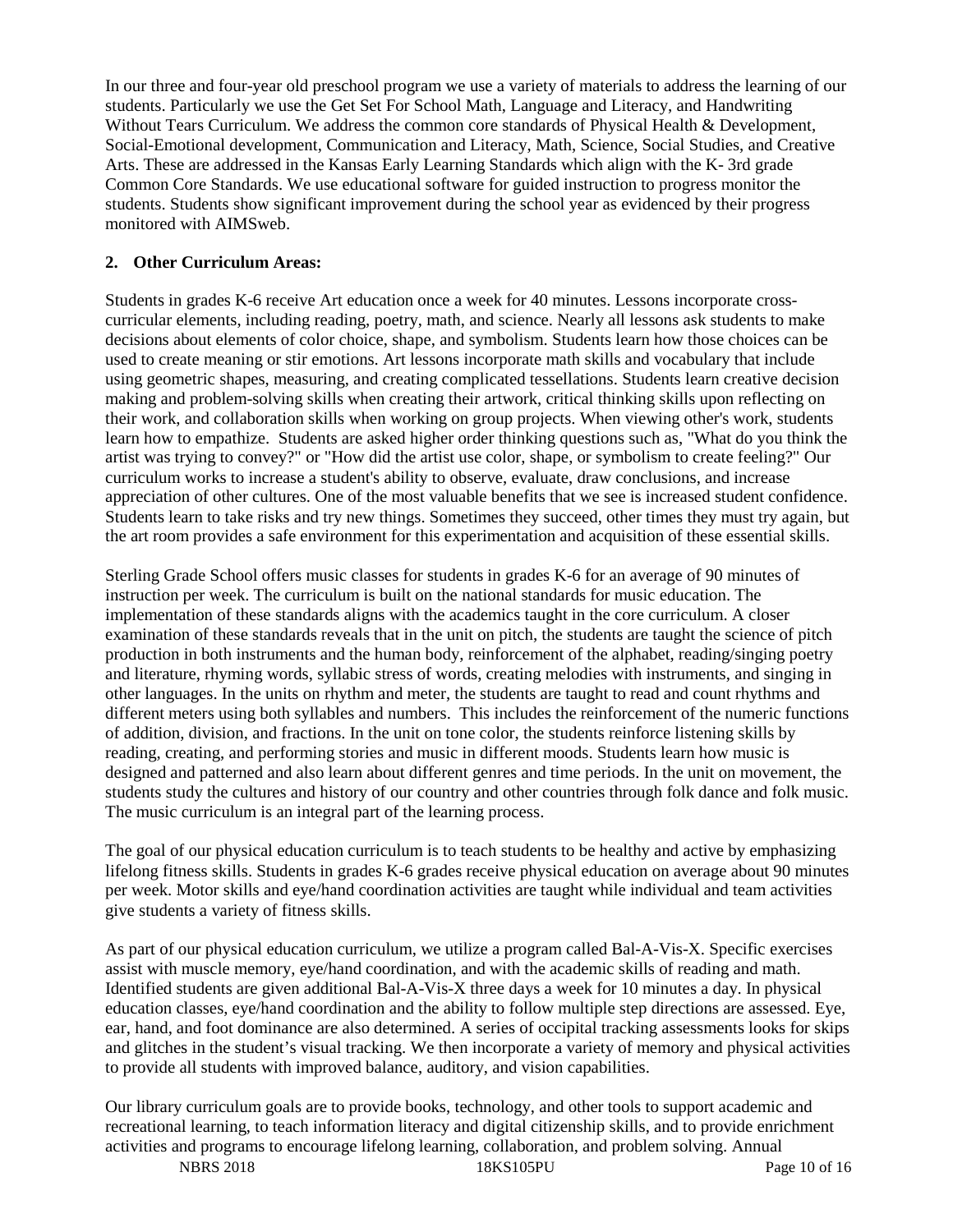circulation tops 30,000 checkouts, and our collection features high-quality, engaging books that are aligned to the curriculum. Each month, grades K-5 students have two library skills lessons and two story time sessions, and students have daily access to check out books. The library curriculum includes topics such as: library use, digital citizenship, research skills, ebook and audiobook access, and technology. Our website of online resources is available year round and is promoted to students and parents. Special programs include student voting in our state reader's choice award, Battle of the Books competition, Read Across America activities, author visits, and book fairs. Our library has started a STEAM (science, technology, engineering, art, math) makerspace program featuring hands-on materials. The library regularly collaborates with community groups such as the Sterling College Education Department and the public library.

#### **3. Instructional Methods, Interventions, and Assessments:**

Sterling Grade School provides a variety of research based instructional methods and strategies that are designed to meet the needs of each learner. Whenever possible, instructional strategies incorporate handson, project-based, learning activities that include STEAM projects, Engineering By Design lessons, robotics units, scientific experimentation, and participation in academic competitions. Teachers also use instructional strategies such as storytelling and musical/rhythmical jingles to help students remember key ideas. By personalizing the information, it allows students to conceptualize essential skills and knowledge. The main benefit is that the student interest level increases and students are able to remember the concept better when they have a story as a reference point.

Experiential learning is fundamental to the instructional approaches that we utilize. For example, when we talk about civics and the structure of governments, we take students to city hall where students visit with our city manager about the jobs of the city employees and the commissioners. The students then get to assume roles and work through a high interest problem as council members, mayor, and city managers. This year they solved the problem of needing new slides at the city pool which led to other discussions like where we get our water for the pool and what happens to our water when we flush the toilet. Students enjoy participating in these learning simulations because they are meaningful and relevant to their lives.

Another example of experiential learning is when we study the branches of government and learn about the legislative process. Students learn how to debate an issue and then write a bill for things that could improve our school. If the class votes to approve a bill it is submitted for approval by the president (or school principal). Past "bills" that have been signed by the principal and enacted include; lines painted on the basketball court, addition of playground equipment, strawberry milk for lunch, and a recess ball cart. When our students study early American History, they put on a "living wax museum" complete with authentic costumes and are on display, coming to "life" to tell their story when another student stops by for a visit. In other words, we use hands-on, high-interest, activities to bring foundational skills to life.

To help motivate and maintain high levels of student achievement, students participate in various academic competitions such as Battle of the Books, Music Memory, and Science Olympiad. By incorporating these competitive activities, it challenges students that are high performing to further develop their skills to compete against each other and against students across the state.

There are several interventions that are used to help ensure that each student receives the instruction that they need to be successful. Teachers and administration meet regularly to review student data and determine appropriate strategies and interventions. One intervention is that we provide small group instruction for our students, especially in the areas of math and reading. Being a school-wide Title I school allows us to serve all students. We use our Title I and resource teachers to provide additional classroom support and small, ability grouped, instruction for all students, both those above grade level those below. Students are identified and grouped using data from different assessments. The Measurement of Academic Progress test, or MAP test data is used along with the AIMSweb progress monitoring data and data from the Standardized Test for the Assessment of Reading, or STAR.

Another intervention is the use of our reading academy within the instructional day. Students are progress monitored using AIMSweb to ensure that they are making adequate academic growth. Those students that are not on grade level receive additional reading instructional time. This additional instruction is also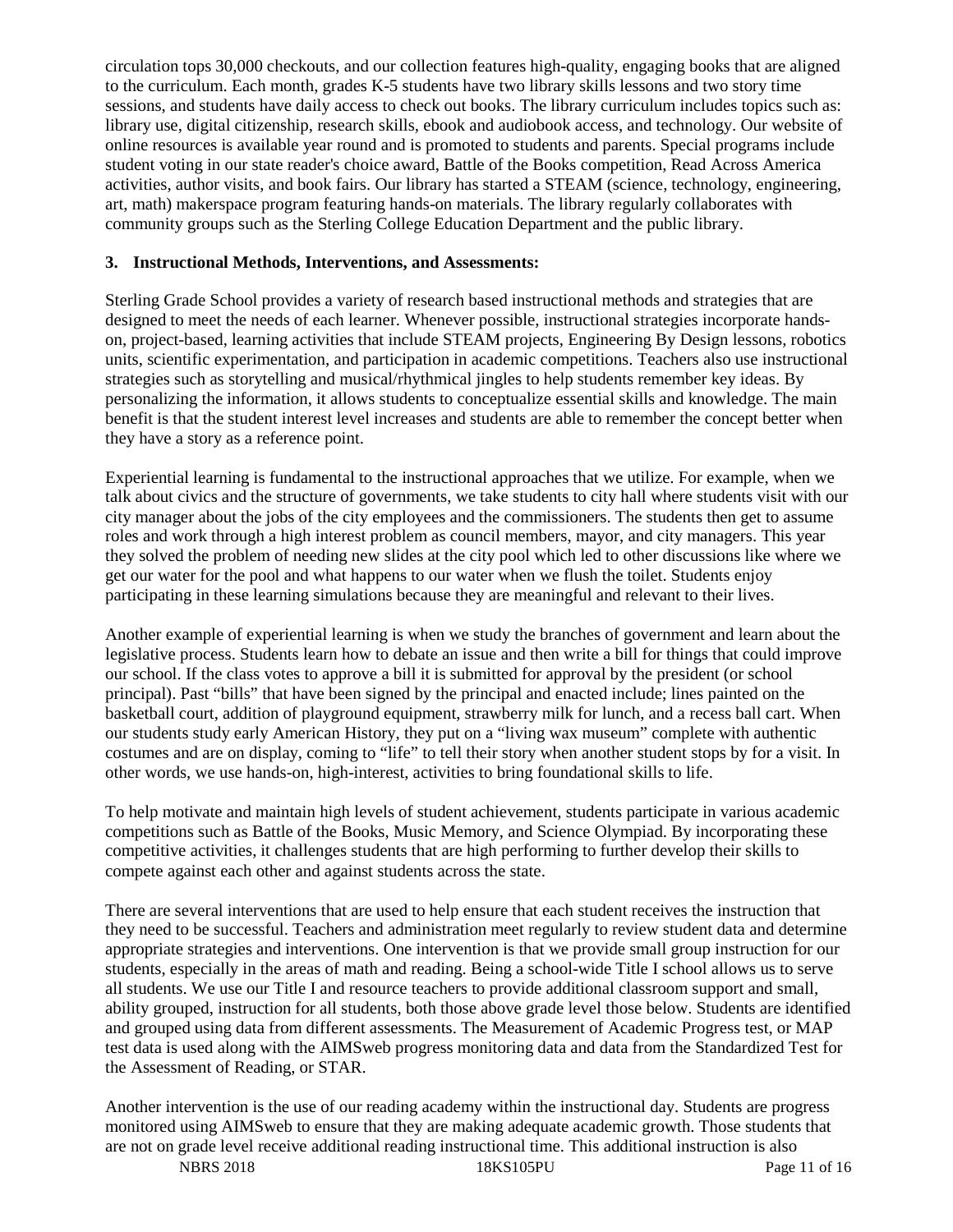provided in a small group setting with about a 6:1 teacher student ratio. This ensures that struggling students (tier 2 students) not only receive small group instruction for their regular reading instructional time, but also additional instructional time each day.

Other interventions include our Sterling Helpful Academic Support Tutorial Assistance program (SHASTA) as mentioned in our school summary and our summer school program where our students are able to attend for an extra three weeks of small group intensive instruction to develop and strengthen their math and reading skills. Our student growth data indicates that students that receive these interventions improve in their academic skills.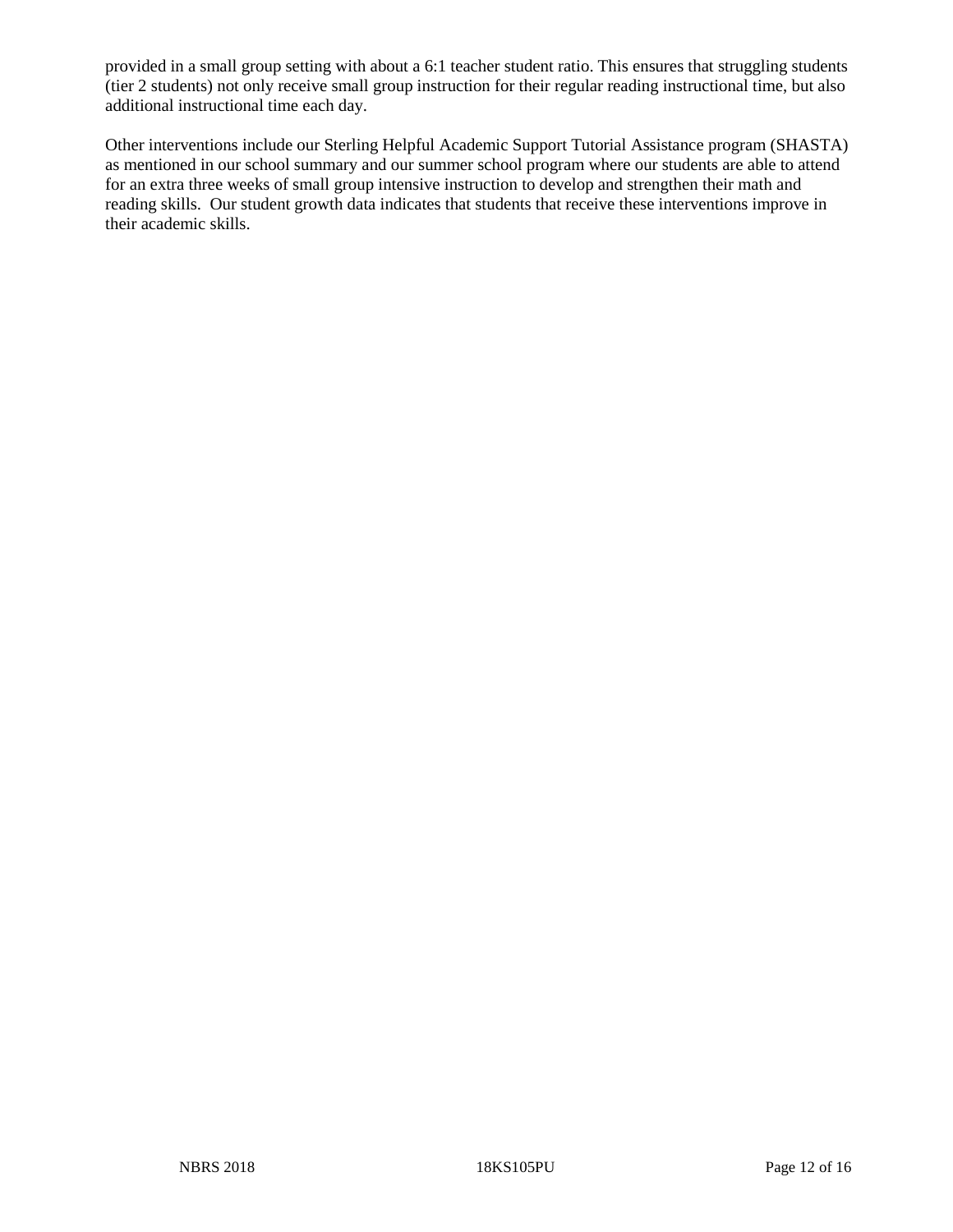## **1. School Climate/Culture:**

Positive student engagement is critical to motivating our students to succeed. Some time ago our district facilitated a Ruby Payne training on dealing with students that come from backgrounds of poverty. One of the things that we learned is that for students that come from backgrounds of poverty, their primary motivation for school success is in their relationship with their teacher. We understand the importance of building authentic relationships with our students and their families. We have a saying that is repeated at our school that "it's not the programs, it's the people." This summarizes our belief that if we don't build relationships with our students, we will struggle to be successful as a school. It also means that if we don't have good teachers, then the best programs won't be successful either.

We know that we have the power to influence our students and make a difference in their lives. Simply put, relationships matter. How we interact with our students each day is critical to the success of our kids. To this end we seek to promote school wide social skills training through our counseling and other programs. We also deliberately celebrate the success of our students in positive and meaningful ways at assemblies we call Friday Focus. Our school mascot is the black bears and we have different character traits that we call the Bear Necessities. These "necessities" include traits such as respect, empathy, and perseverance. We talk about how these traits can help us become better people. We brag on our students in front of other students and teachers. Students are recognized for academic achievement, good citizenship, for demonstrating the "Bear Necessities," for having good attendance, for meeting academic goals, and for any other reason we can find to celebrate student success. Our assemblies seek to unite the entire school and build moral as we celebrate both student and teacher success.

However, the daily work of establishing a positive climate is done by the staff to make sure students feel cared for and valued. Teachers and staff know students by name and know their likes, dislikes, talents and weaknesses. Each child is valued as a person, and the emphasis is not just teaching academics, but also interpersonal and socio-emotional skills to create a good citizen. It is a priority for our students to feel like family and to know that we care about their joys, successes, and struggles.

#### **2. Engaging Families and Community:**

Our students benefit by strong community relationships. To promote family and community engagement we instituted student led parent teacher conferences where the students present to their parent(s) and/or families their accomplishments and challenges for the year. Student presentations demonstrate to families what they know, understand, or can perform and give students an opportunity to share and celebrate their achievements. Parents also get involved in their students learning by attending one of our family activity nights where students and parents play games together that help promote the benefits of physical activity. We also strive to engage families and our community by bringing in parent and community volunteers to read to classes for library story times, and help with our school book fairs. We also utilize local Sterling College students to provide extra help in our classrooms and extra assistance for our students. Community partnerships also are evident in our after school club called Kids Cove. This non-profit organization partners with the school to provide child care after school and during the summer months at the grade school.

Students are also given opportunities to make community connections between what they learn in school and how it applies to their community. For example, students learn about various conflicts throughout our nation's history and then participate and perform at Veterans Day and Patriots Day programs given for local Veterans that served in those events. Students also design a button each year that is used for our local 4th of July community celebration.

Students are taught the importance of helping others and are given opportunities to engage our community. Each year students visit the local nursing home and perform programs for the residents and for the local retired teachers association. Once a month our students collect food for our local food bank and at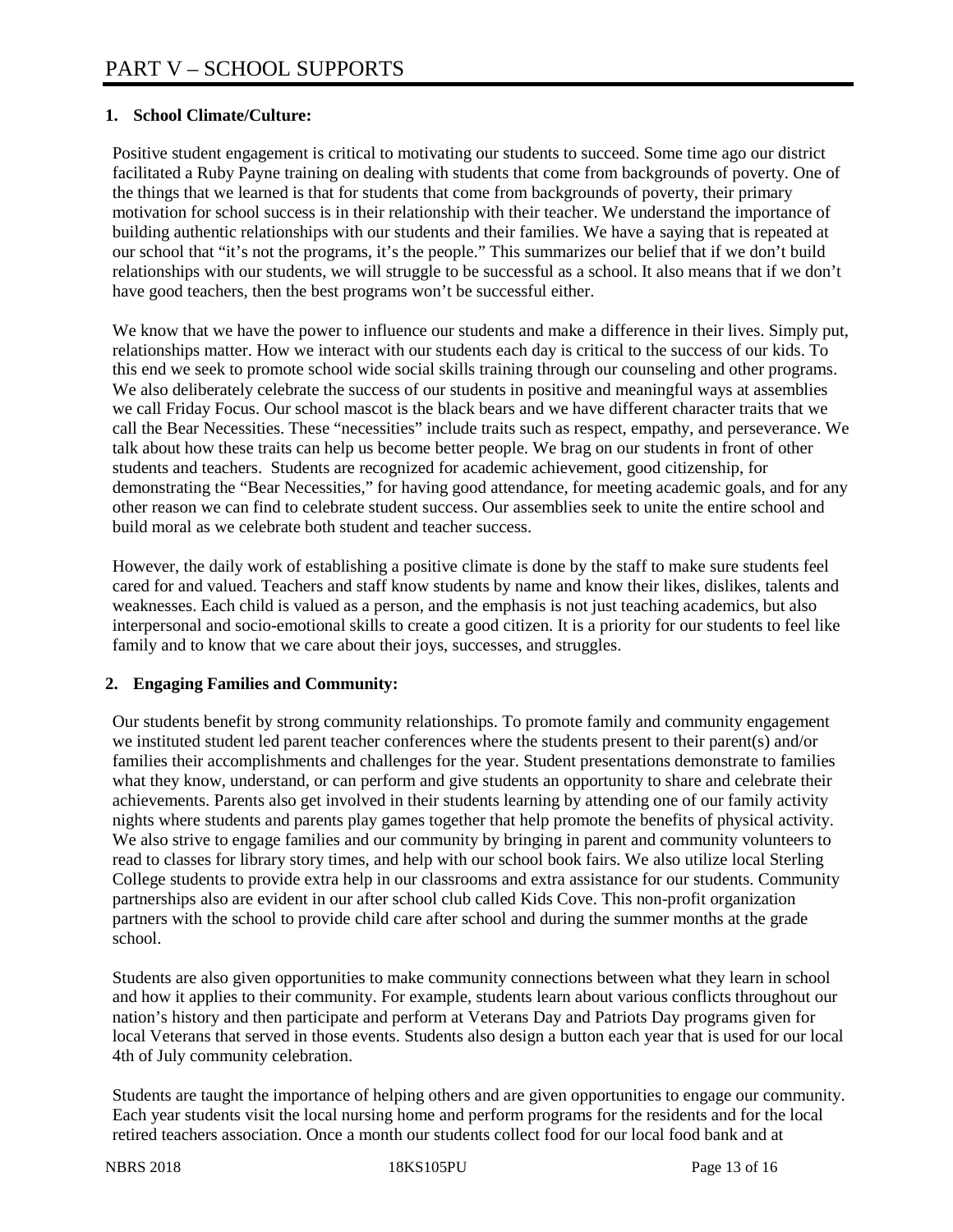Christmas time students bring in various items to help out families that are in need, often helping out our very own students' families. Furthermore, our students rake leaves in the fall and use the money they earn as a class to purchase gifts for our Angel tree program to benefit those who are in need. We also collect plastic shopping bags for a community member that makes the bags into sleeping mats for people who are homeless. Students also do yard work for community members that have special needs or circumstances. Recently, students voluntarily donated money (over \$400) to help out one of our families as they travel back and forth to visit one of their children in the hospital.

# **3. Professional Development:**

Professional learning consists of Professional Learning Communities and district professional development days within the framework provided by the District Professional Development Plan. The Sterling Grade School Building Leadership Team (BLT) conducts needs assessment utilizing student performance data to identify gaps in curriculum and practice. Based upon the needs assessment data, the BLT develops a Results Based Staff Development Plan. This dynamic document helps direct professional learning. The Results Based Staff Development Plan is continually evaluated and refined by the BLT as new data becomes available, with the goal of meeting student needs as they change.

District professional development focuses on helping all educators improve the educational experiences that we provide for our students. The goal is to help improve instruction and in the past we have been able to bring in local and national consultants to help us sharpen our instructional skills. Recently, our staff attended a professional development day with Dr. Marsha Tate, author of Worksheets Don't Grow Dendrites and have plans next year to have Dr. Ruby Payne lead our staff in her work on teaching students that come from a background of poverty.

Professional learning communities at Sterling Grade School are led by both teachers and the building principal and meet during early dismissal days. These professional learning communities help teachers meet the learning standards and needs of their students. Teachers share current practices, new programs, or ideas and strategies they might have learned at a professional conference or from another teacher. These professional learning communities provide opportunities for teachers to collaborate, design lessons, and improve instruction that is specific to the needs of their students. Teachers also submit a professional development plan at the beginning of the year that includes professional learning goals. These plans are reviewed together by the teacher and principal and discussions are held on how those goals can be met. Teachers are encouraged to attend professional workshops and conferences that address their professional development goals. Teachers are also encouraged to observe and collaborate with other teachers, both within and outside the school as well.

Finally, administrators within the school district also submit professional development plans and are encouraged and allowed to attend professional workshops and conferences throughout the year. Currently, the administrative team is reviewing the book, Professional Learning Communities at Work by Richard DuFour in an effort to re-examine how we structure our learning communities in order to maximize their benefits.

## **4. School Leadership:**

At Sterling Grade School, we have a philosophy that every staff member is a leader in their area because we are all responsible for student success We believe that everyone has the ability and power to make a positive difference in the lives of those around us. We trust our staff and strive to treat them like professionals in their field, because they are. Each staff member is encouraged to make improvements in their individual area of influence. This philosophy applies to everyone including cooks, custodians, bus drivers, secretaries, and teachers. Procedures and practices are encouraged to be analyzed and each person has the authority to make suggestions for improvement.

The formal leadership structure consists of a building principal, a building leadership team, and the building site council. The building site council is an advisory board made up of faculty representatives, parents, and community members, and local business leaders. The role of the principal is dynamic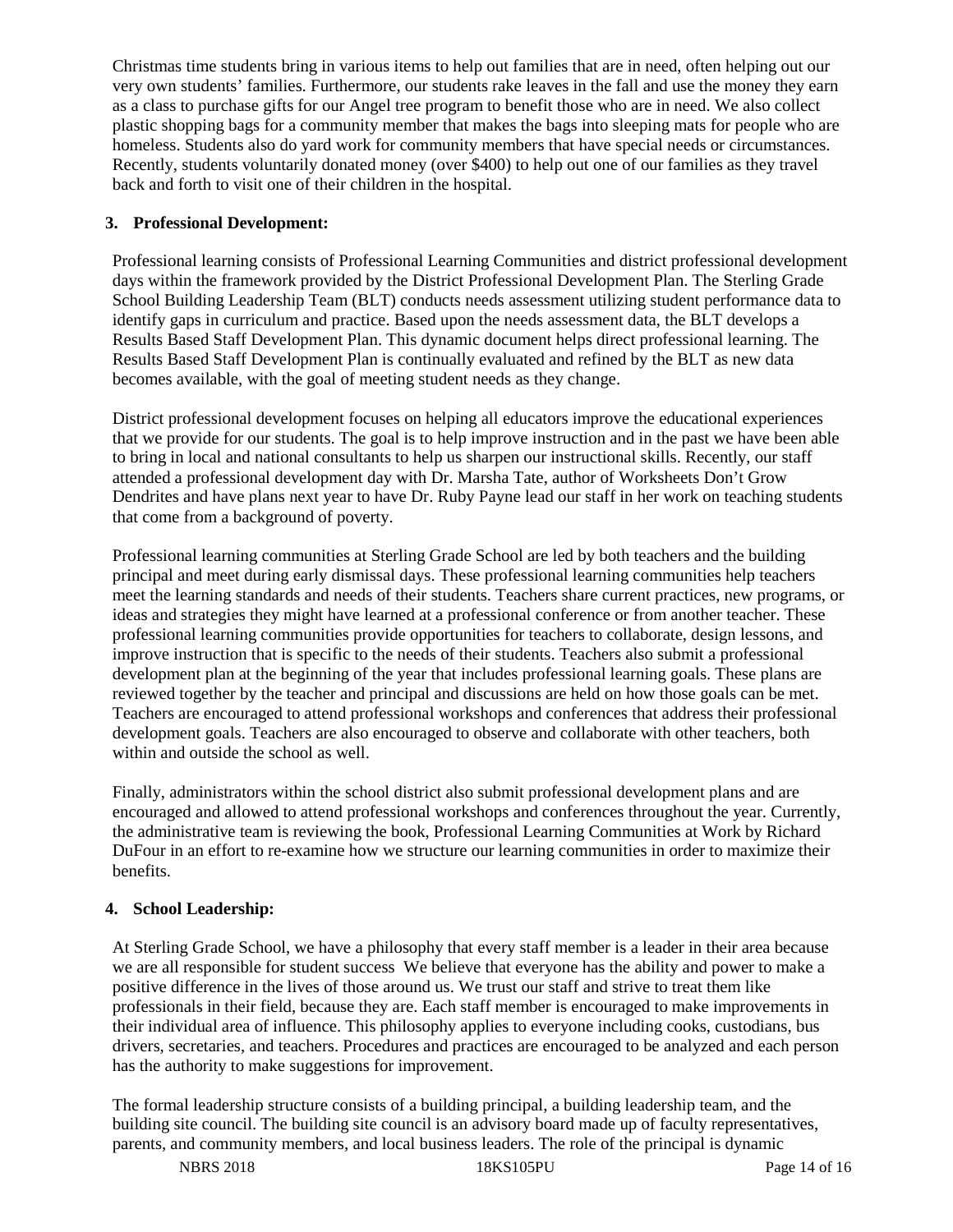depending upon the needs of the students and staff. Formally the building principal at Sterling Grade School is responsible for being the instructional leader, overseeing the curricula, assessing teaching methods, monitoring student achievement, encouraging parent involvement, enforcing policies and procedures, administering the building budget, hiring and evaluating staff, and supervising school facilities and events. However, in a small school like ours the building principal might also act as a secretary, custodian, school nurse, substitute teacher, provide technical support, and supervise the playground and lunchroom. Often these roles are carried out all in the same day.

The building leadership team consists of staff representatives from different departments within the school. Meetings are held to discuss a variety of things that are specific to our building and faculty. The duty of each building leadership team member is to provide input and guidance in order to improve the educational experience of our students. Some of the responsibilities of building leadership team members include analyzing student data, provide input and recommendations on curriculum, identify staff development needs, assist in the interview process of new staff, provide input on the building budget, assist in our school accreditation process, help set building goals, provide faculty representation at site council and school board meetings, and provide feedback and dialogue between administration and faculty. The building leadership team has had a direct impact on helping determine student resources and establish school procedures. This has helped to create a positive student learning environment.